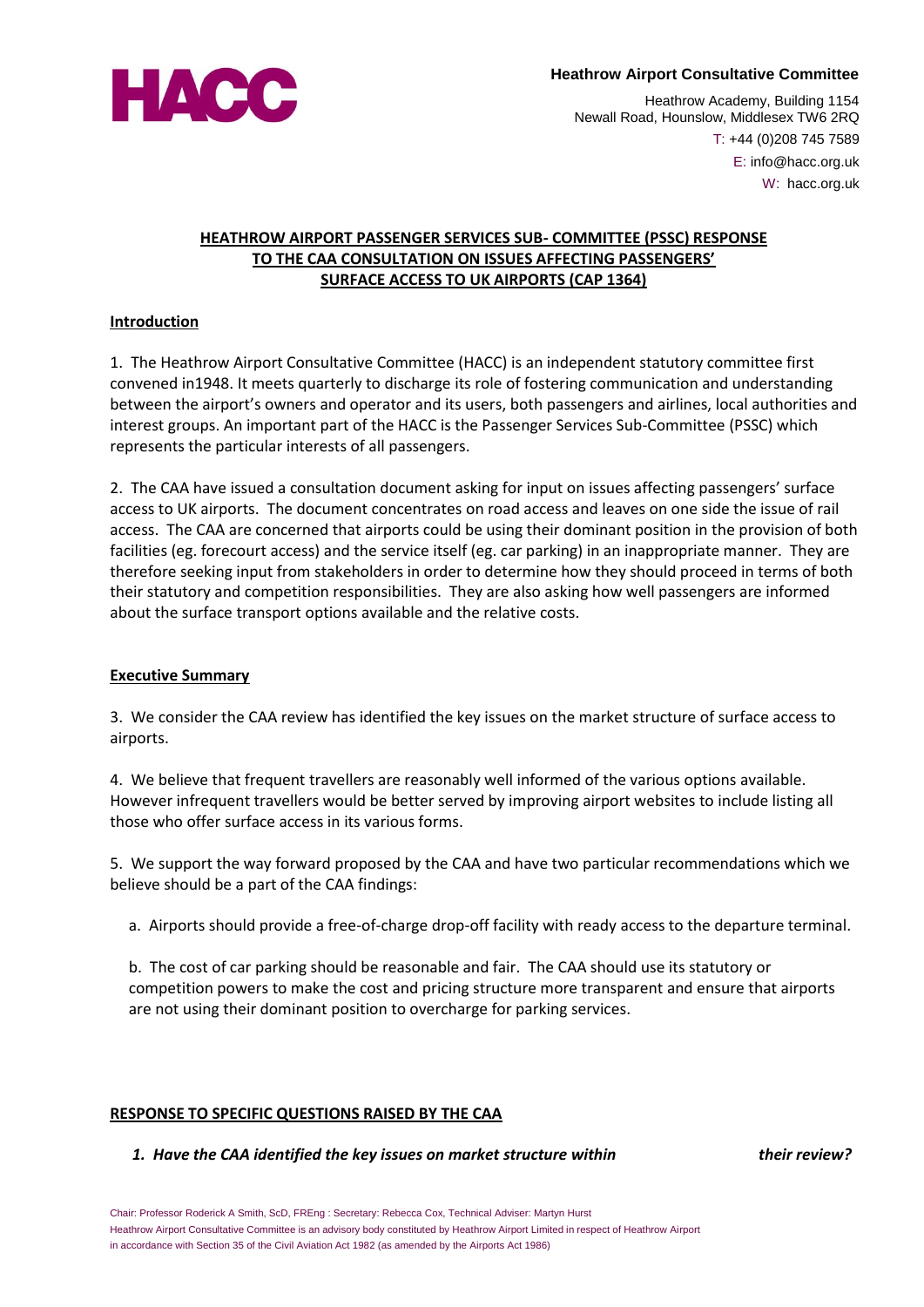

6. In general we consider the CAA review covers all the key issues of the market structure from forecourt access for the differing modes of road transport to the provision of parking both on and off airport. The issue of using revenue from airport surface access to defray airport operating costs is also addressed.

# *2. Have we any views on the market provision of airport operators providing services used to access the airport?*

7. The issue of a free drop-off facility is mentioned in the report. In our view, it is essential that drop-off is available free of charge. Furthermore, the drop off point must be within a short walk of the terminal so that passengers can check-in or access security rapidly on arrival. It is not acceptable to have a remote drop-off which requires the use of a shuttle bus. As far as pick up is concerned, it is reasonable to use a readily accessible short term car park within easy walking distance. We strongly support the introduction of 15 minutes of free parking in short term car parks. This would reduce congestion on the forecourt and discourage drivers from orbiting the terminal. It is unlikely to greatly affect car parking revenue as many people would exceed the time limit, but it would be perceived as a positive move by the airport. In any event there should be strict enforcement of the time vehicles spend on the forecourt.

8. Airports should provide feeder parks for taxis and minicabs without pre-arranged fares. Charges should be reasonable in an attempt to prevent drivers of companies such as Uber from loitering on residential or private roads (a particular problem at Heathrow). In a move to address this problem, Heathrow is planning to introduce a parking area for independent operators and we strongly commend this initiative.

9. Charges for buses and people movers should be flexible to allow for both the different sizes of vehicles and the differing frequencies of use. Low frequency users should not be priced out of the market by high annual charges.

# *3. Have we any views on how well informed consumers are about surface access options and what is most important to them?*

10. In general, we agree with the CAA that high frequency airport users who are probably travelling on business are quite well informed about the options for surface access. Those who do not use an airport very often may well be less well informed; these people are likely to be leisure travellers and therefore more cost conscious. We make some suggestions as to how the situation might be improved in response to question five.

# *4. Have the CAA identified the key issues related to the distribution of airport car parking? What would improve outcome to consumers?*

11. There is clearly an environmental argument to set the price of airport car parking at a sufficiently high level to encourage passengers to use public transport. However, this can be difficult for PRMs and travellers with small children and/or a mound of luggage. The use of a private vehicle and a car parking facility may be the only sensible option. This issue of parking charges has been clearly identified in the CAA Review.

12. We would recommend the CAA use its statutory or competition powers to gain visibility of the cost and pricing structure of airport car parking and, if found to be unreasonable, take appropriate action.